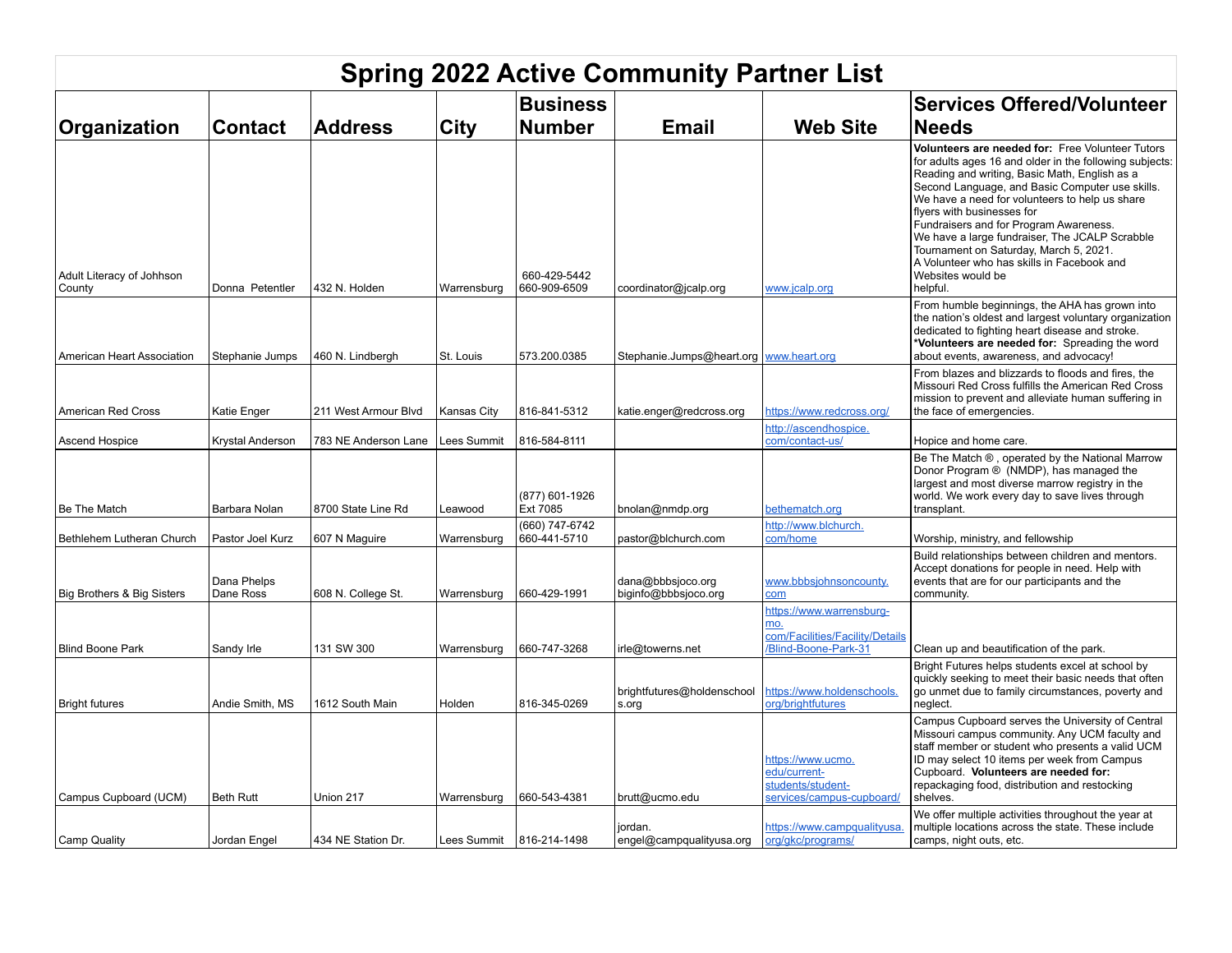| Care Connection for Aging<br>Services           | Christina Kanak<br>Samantha Schnell      | 106 W. Young<br>PO Box 1078   | Warrensburg | 1-800-748-7826 or<br>1-660-747-3107              | ckanak@goaging.org<br>sschnell@goaging.org | https://goaging.org/                                                                  | We make a difference in the lives of people by<br>providing them with opportunities to create positive<br>aging experiences. Volunteers needed for: Senior<br>Center, senior medicare patrol (SMP) and long-term<br>ombudsman.                                                                                                                                                                                                                                                                                      |
|-------------------------------------------------|------------------------------------------|-------------------------------|-------------|--------------------------------------------------|--------------------------------------------|---------------------------------------------------------------------------------------|---------------------------------------------------------------------------------------------------------------------------------------------------------------------------------------------------------------------------------------------------------------------------------------------------------------------------------------------------------------------------------------------------------------------------------------------------------------------------------------------------------------------|
| <b>CARR MISSOURI</b>                            | Tisha Jackson                            | PO Box 101                    | Holden      | 816-697-5055                                     | carrmissouricampus@gmail.<br>com           | http://carrmissouri.rescueme<br>org/                                                  | Animal shelter                                                                                                                                                                                                                                                                                                                                                                                                                                                                                                      |
| <b>CASA (Citizens Against</b><br>Spouse Abuse)  | Leslie Mentin                            | PO Box 1371                   | Sedalia     | Cell (660) 473-<br>1982 Office (660)<br>827-5559 | Leslie@casa-sedalia.org                    | https://www.casa-sedalia.<br>org/                                                     | A 24-hour volunteer based, hotline service, and<br>purchased our first shelter in 1986. We provided<br>safe housing and personal support at that facility for<br>eight years.                                                                                                                                                                                                                                                                                                                                       |
| Catholic Charities (KC-St.<br>Joseph)           | Rebecca Mosley<br>(Veterans<br>Services) | 123 E. Gay St., Suite 7       | Warrensburg | 816-344-3699<br>816-659-8308                     | rmosley@ccharities.com                     | catholiccharities-kcsj.org                                                            | The mission of Catholic Charities is to answer the<br>commandment of Jesus Christ to love through<br>service, advocacy, and empowerment of the<br>vulnerable and those in need throughout northern<br>and western Missouri.                                                                                                                                                                                                                                                                                         |
| Child Safe of Central Missouri Seth Casey       |                                          | 102 E. 10th St.               | Sedalia     | 660-829-3434                                     | scasey@childsafehouse.org                  | www.childsafehouse.org                                                                | Our mission is to respond to child abuse and help<br>families heal.                                                                                                                                                                                                                                                                                                                                                                                                                                                 |
| Child Safe of Central Missouri Sarah Bailey     |                                          | 209 Broad St.                 | Warrensburg | 660-747-6418<br>Cell 660-441-5041                | sbailey@ucmo.edu                           | https://www.childsafehouse.<br>org/                                                   | Our mission is to respond to child abuse and help<br>families heal.                                                                                                                                                                                                                                                                                                                                                                                                                                                 |
| City Year of Kansas City                        | Sabrina Castro                           | 415 Delaware St.              | Kansas City | 816-560-4920                                     | scastro@cityyear.org                       | cityyear.org                                                                          | You're here because you see something-the need<br>to provide support and resources for our local<br>schools so that all students feel a sense of<br>belonging. Learn how City Year creates<br>environments where students-and you-can thrive.                                                                                                                                                                                                                                                                       |
| <b>Citizens for Environmental</b><br>Action     | Angela Palmer<br><b>Steve Mohler</b>     |                               |             | 660-864-4037<br>660-747-7204                     | apalmer502@yahoo.com                       | https://ceaburg.org/                                                                  | CEA has as its primary goal to enhance the quality of<br>life for the residents of Warrensburg and the<br>surrounding areas. We are looking for people who<br>want to join us in building a better community.                                                                                                                                                                                                                                                                                                       |
| City of Warrensburg                             | Jane Heavin                              | 102 S. Holden                 | Warrensburg | 660-262-4636<br>660-747-9131                     | jane.heavin@warrensburg-<br>mo.com         | https://www.warrensburg-<br>mo.com/                                                   | Volunteers are needed for: We need groups of<br>students, faculty, staff that would like to spend 1 hour<br>simply picking up trash around town and around the<br>campus. We provide the gloves, trash bags, safety<br>vests and will haul the trash away.<br>We can also provide suggestions of where trash is<br>needing to be picked up<br>or can meet you where you would like to pick up<br>trash. So, for fun, good exercise, and immediate<br>gratification of making a visible difference, contact<br>Jane! |
| <b>Community Blood Center</b>                   | Lisa Nelson                              | 4040 Main St                  | Kansas City | 816.216.4771                                     | Inelson@cbckc.org                          | www.savealifenow.org                                                                  | Blood drives, donate blood.                                                                                                                                                                                                                                                                                                                                                                                                                                                                                         |
| <b>Community Clothes Closet</b>                 | <b>Bobbie Lanie</b>                      | 251-C SE Hwy 13               | Warrensburg | 660-429-0170<br>660-362-0707                     |                                            | https:<br>//communityclothescloset.org                                                | We provide FREE clothing to children, women and<br>men in need who are referred to us through any<br>human service organization, school or church.                                                                                                                                                                                                                                                                                                                                                                  |
| <b>Conservation Dept</b>                        |                                          | 1402 Summit Crest Dr          | Warrensburg | 660-422-0717                                     |                                            | https://mdc.mo.gov/mdc-<br>offices/nrcs-warrensburg                                   | Hunting, trapping, fishing, discover nature, trees,<br>plants, and wildlife.                                                                                                                                                                                                                                                                                                                                                                                                                                        |
| Country Club Care Center                        | Janna Bentley                            | 503 Regent Drive              | Warrensburg | 660-429-4444                                     | jbentley81@yahoo.com                       | https:<br>//capitalhealthmanagement.<br>com/communities/country-<br>club-care-center/ | To manage skilled, residential care and assisted<br>living communities that offer individualized care to<br>support the comfort and well-being of each resident.                                                                                                                                                                                                                                                                                                                                                    |
| <b>Crossroads Hospice</b>                       | Dawn Shipman                             | 601 E. Russell Rd.<br>Suite D | Warrensburg | 816-808-8414                                     | dawn.<br>shipman@crossroadshospic<br>e.com | www.crossroadshospice.<br>com                                                         | Hospice and palliative care. Volunteers are<br>neeeded for: visiting patient homes, administrative<br>tasks, life journals and card making.                                                                                                                                                                                                                                                                                                                                                                         |
| ECHO (Early Childhood<br>Hunger Operation)      | Dawn Moore                               | 209 E. Market St.             | Warrensburg | 660-624-7145                                     | echo4kids@gmail.com                        | http://www.echo4kids.com/                                                             | Book donation program and food packaging and<br>donation program.                                                                                                                                                                                                                                                                                                                                                                                                                                                   |
| ECOC / CCCS                                     | Liz Fatka                                |                               | Warrensburg | 660-909-2278                                     | fatka5@charter.net                         | wcswarrensburg.com                                                                    | Preschool                                                                                                                                                                                                                                                                                                                                                                                                                                                                                                           |
| First Church of the Nazarene   Mark Hendrickson |                                          | 603 E. Hale Lake Road         | Warrensburg | 660-747-8946                                     |                                            | https://www.wburgnaz.com/                                                             | Church                                                                                                                                                                                                                                                                                                                                                                                                                                                                                                              |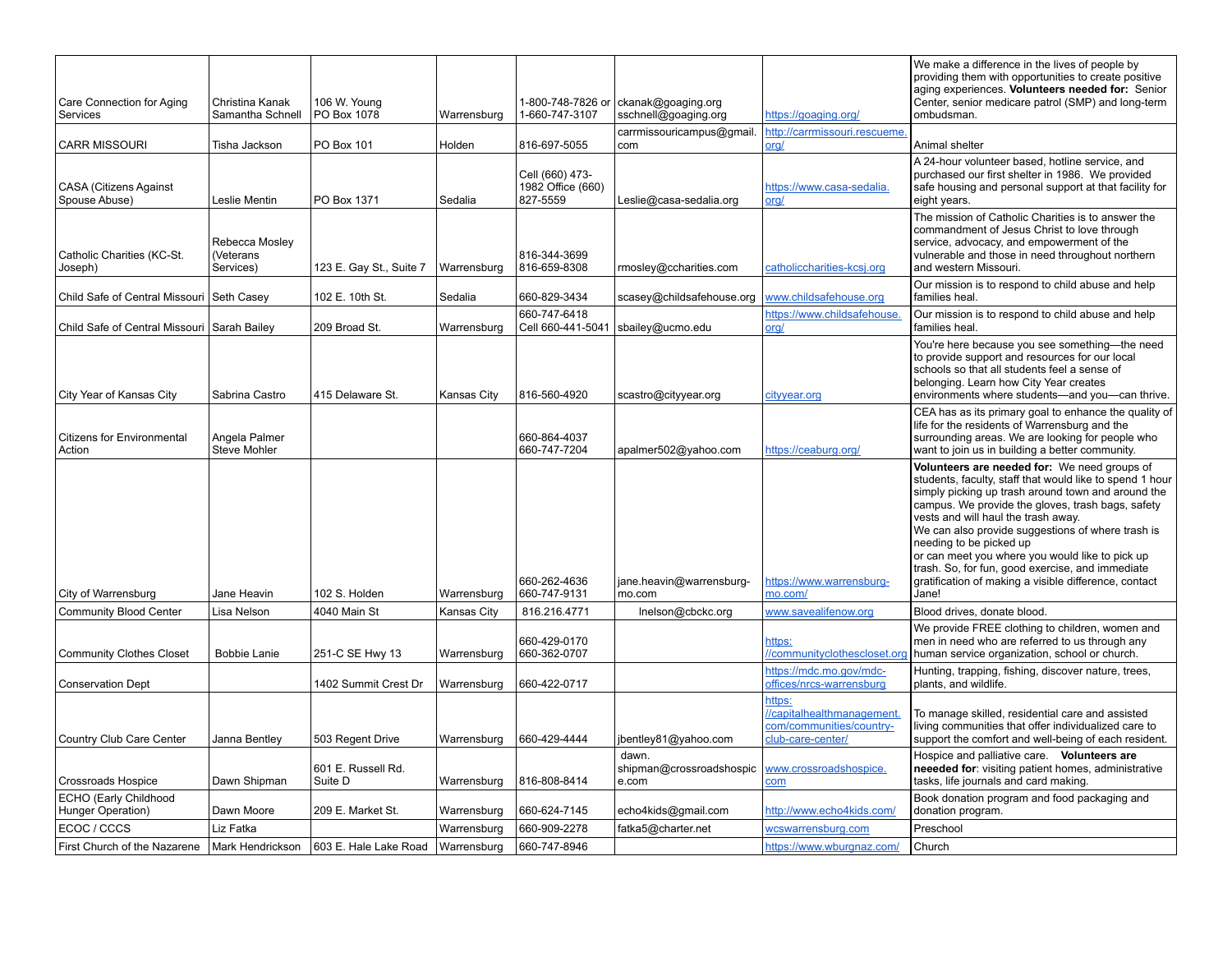| First Presbyterian Church of                              |                                                                                                                 |                       |                            |                                                                                                 |                                                                                              | https://www.<br>warrensburgfirstpresbyterian                                           |                                                                                                                                                                                                                                                                                                                                                                                                                                                                                                                                                                                       |
|-----------------------------------------------------------|-----------------------------------------------------------------------------------------------------------------|-----------------------|----------------------------|-------------------------------------------------------------------------------------------------|----------------------------------------------------------------------------------------------|----------------------------------------------------------------------------------------|---------------------------------------------------------------------------------------------------------------------------------------------------------------------------------------------------------------------------------------------------------------------------------------------------------------------------------------------------------------------------------------------------------------------------------------------------------------------------------------------------------------------------------------------------------------------------------------|
| Warrensburg<br>First United Methodist Church   Jim Duncan | Mary McCord                                                                                                     | 141 E. Gay St.        | Warrensburg<br>Warrensburg | 660-422-2857<br>office: 660-422-<br>8158 ext. 3                                                 | mccord@ucmo.edu<br>publisher@umcburg.org                                                     | church.com/<br>https://www.umcburg.org/                                                | Church<br>Everyone (no matter your religious affiliation, age,<br>gender, beliefs) is invited to First UMC. Anyone can<br>become a member, be baptized, and take<br>communion. There are plenty of volunteer<br>opportunities.                                                                                                                                                                                                                                                                                                                                                        |
| Fuller Center for Housing of<br>Johnson County MO         | <b>Barbara Curtis</b><br>Dee Kerr                                                                               | 123 E. Gay St.        | Warrensburg                | 660429-2763<br>Barbara cell 660-<br>747-7750 Dee<br>Cell: 660-864-<br>4105                      | bdcurtis@hotmail.com<br>fullercenterjocomo@fullerce<br>nter.org<br>bobdeekerr@sprintmail.com | www.fullercenter.org<br>fullercenterjocomo@fullerce<br>nter.org                        | The Fuller Center for Housing of Johnson County,<br>MO will primarily serve Johnson County and possibly<br>extending Pettis, Lafayette, Henry, and Cass<br>(surrounding counties). Johnson County MO Fuller<br>Center will focus on serving low income families in<br>need of affordable housing and critical repairs.                                                                                                                                                                                                                                                                |
| GardenWalk at Magnolia<br>Ridge                           | Anita Belt, Property<br>Manager<br>Delilah Nichols,<br>On-site GWMR<br>and Corporate,<br>Supportive<br>Services | 1105 Thompson Street  | Warrensburg                | Anita: 660-441-<br>5287                                                                         | gwmagnoliaridge@belmont<br>mgt.com<br>dnichols@belmontmgt.com                                | http://www.belmontmgt.com/                                                             | GardenWalk at Magnolia Ridge offers both market-<br>rate and affordable housing at the 50% and 60%<br>average median income (AMI) for Johnson County,<br>Missouri. GardenWalk at Magnolia Ridge does have<br>a Veterans Priority Housing initiative; service<br>members and veterans have priority consideration<br>for housing.<br>VOLUNTEER Needs: provide recreational activities<br>and crafts or even a helping hand to elderly or<br>disabled tenants as a part of their learning and<br>volunteer experience. Service learning opportunities<br>for particular field of study. |
| <b>Girl Scouts Universal</b>                              |                                                                                                                 | 8383 Blue Parkway     | Kansas City                | 816-358-8750                                                                                    |                                                                                              | https://www.qsksmo.org/                                                                | Girl Scouting builds girls of courage, confidence, and<br>character, who make the world a better place.                                                                                                                                                                                                                                                                                                                                                                                                                                                                               |
| Girls on the Run of KC<br>(GOTR)                          | Victoria Patrick                                                                                                | 211 W. 18th Street    | Kansas City                | 913-940-4136                                                                                    | victoria.patrick@gotrkc.org                                                                  | https://gotrkc.org/                                                                    | At Girls on the Run we inspire ALL girls to build<br>confidence and make intentional decisions, while<br>fostering care and compassion for self and others.<br>Trained coaches use physical activity and dynamic<br>discussions to build social, emotional and physical<br>skills in every girl while encouraging healthy habits<br>for life. Volunteers are needed to: be Coaches, be<br>5K volunteers, teach life skills, help with activities,<br>etc.                                                                                                                             |
| Global FC                                                 | Patricia Carter,<br>Director of<br>Mentoring                                                                    |                       | <b>Kansas City</b>         | 816 384 4468                                                                                    | patricia@branch-global.com                                                                   | http://www.globalfutbol.org/                                                           | We serve a diverse and resilient group of refugee<br>and immigrant students in the Kansas City area<br>through Mentoring, Soccer, and Education<br>Programming. We provide ongoing volunteer<br>opportunities that students might be interested in.                                                                                                                                                                                                                                                                                                                                   |
| Go Big or Go Home<br>Foundation                           | Diane Whitworth                                                                                                 | P.O. Box 694          | Garden City                | 816-547-3829                                                                                    | dwhitworth38@yahoo.com                                                                       | https://www.<br>blainewhitworthfoundation.<br>com/                                     | Provide activities or needs that involve parks and<br>recreation that will provide a benefit for youth, adults<br>and communities; and provide assistance to those<br>less fortunate that are looking for a chance to get<br>their life back on track and become a productive<br>member of society and a community by providing a<br>hand-up.                                                                                                                                                                                                                                         |
| Good Shepherd Hospice                                     | Pam Roberts                                                                                                     | 123 W. Kansas Ave.    | Independence ext. 208 cell | (816) 822-2292                                                                                  | Pamela.<br>Roberts@goodshepherdhos<br>pice.com                                               | https:<br>//goodshepherdhospice.com/                                                   | Hospice and palliative care. *Volunteers are<br>needed for: Homemade cards or items for patients<br>and Office Help.                                                                                                                                                                                                                                                                                                                                                                                                                                                                  |
| Goodwill                                                  | Kristen Wood                                                                                                    | 1817 Campbell Street, | Kansas City                | 816.842.7425<br>x613                                                                            | KWood@mokangoodwill.org                                                                      | https://www.giveffect.<br>com/campaigns/12773-retail-<br>re-tag-rally                  | Retail stores based off of donations.                                                                                                                                                                                                                                                                                                                                                                                                                                                                                                                                                 |
| Harmony Gardens & The<br>Arbors                           | Katelyn Thornton /<br>Liz Brown (The<br>Arbors)                                                                 | 503 Burkarth Road     | Warrensburg                | Liz: 660-747-5411<br>cell 816-506-0430<br>Katelyn: cell 660-<br>624-4326 office<br>660-262-3451 | Katelyn: harmony.<br>act@americareusa.net<br>Liz: harmony.<br>aact@americareusa.net          | https://www.americareusa.<br>net/senior-<br>living/mo/warrensburg/harmo<br>ny-gardens/ | A happier life is waiting at Harmony Gardens, an<br>Americare community. We offer assisted living<br>services to seniors in Warrensburg, MO. Our focus is<br>on making you or your loved one feel welcomed and<br>engaged from the moment you first walk through our<br>doors.                                                                                                                                                                                                                                                                                                        |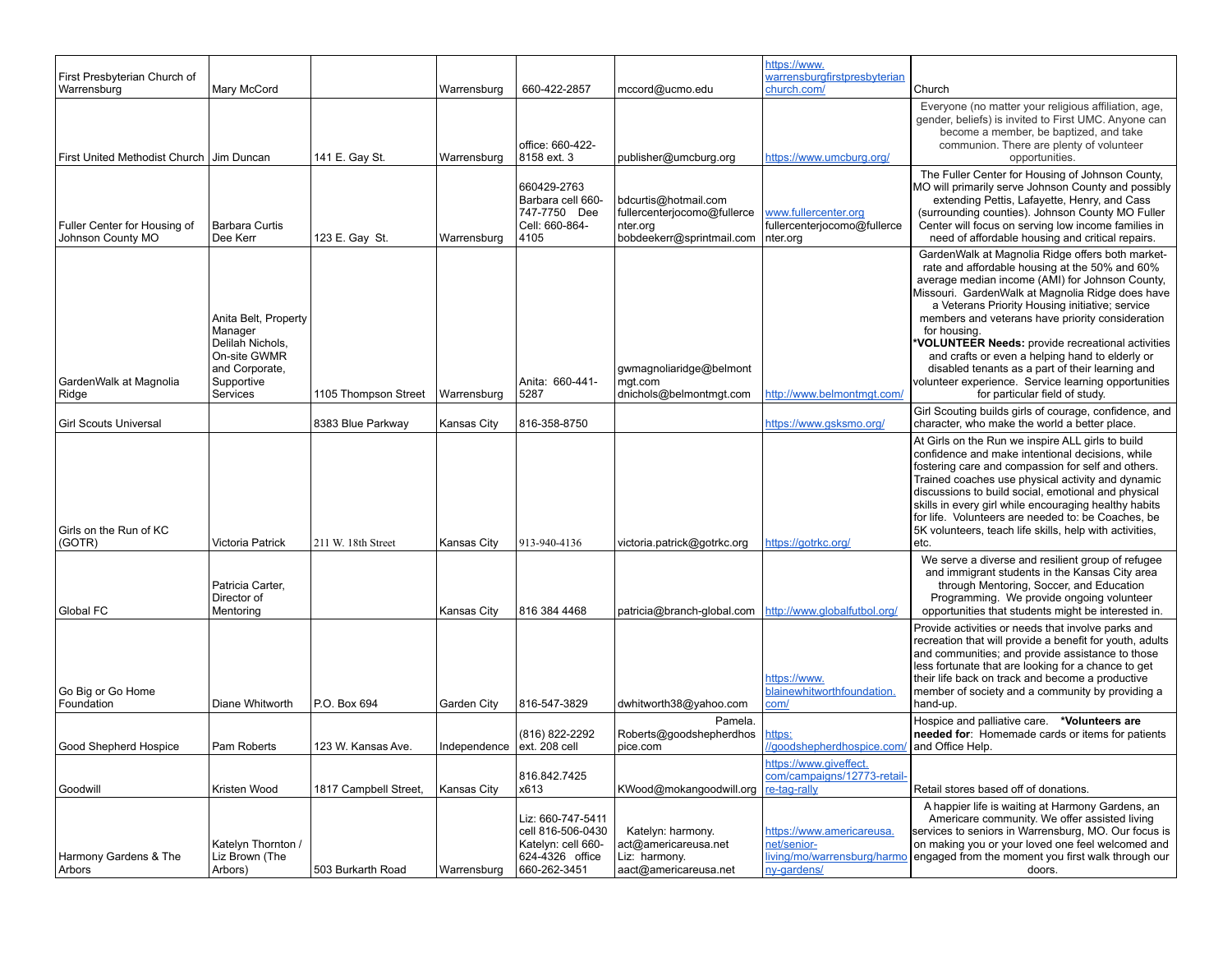| Harvesters                                                   |                                              | 3801 Topping                             | Kansas City        | 816-929-3000                              |                                                               | https://www.harvesters.org/                                    | We are a regional food bank serving a 26-county<br>area of northwestern Missouri and northeastern<br>Kansas. Harvesters provides food and related<br>household products to more than 760 nonprofit<br>agencies including emergency food pantries,<br>community kitchens, homeless shelters, children's<br>homes and others                                                                                                                                   |
|--------------------------------------------------------------|----------------------------------------------|------------------------------------------|--------------------|-------------------------------------------|---------------------------------------------------------------|----------------------------------------------------------------|--------------------------------------------------------------------------------------------------------------------------------------------------------------------------------------------------------------------------------------------------------------------------------------------------------------------------------------------------------------------------------------------------------------------------------------------------------------|
| House on a Hill Foundation /<br>'Refuge on Ming"             | <b>Nick McDaniels</b><br>Chelsea<br>Wehmeyer | 207 Ming St.                             | Warrensburg        | 660-624-1062                              | houseonahillfoundation@gm<br>ail.com<br>cwehmeyer20@gmail.com | https://www.<br>nouseonahillfoundation.org/                    | Homeless Shelter. Provides protection from the<br>elements and resources that will help to provide<br>assistance with other needs.                                                                                                                                                                                                                                                                                                                           |
| <b>Integrity Hospice</b>                                     | Susan Menzie                                 | 3751 NE Ralph Powell<br>Rd               | Lee's Summit 13012 | 816-268-4130 ex:                          | smenzie@integrityhc.com                                       | www.integrityhc.com                                            | Hospice and home care                                                                                                                                                                                                                                                                                                                                                                                                                                        |
| John Knox Village                                            | Dona Newland                                 | 400 NW Murray Road                       | Lee's Summit       | 816-347-2338                              | dnewland@jkv.org                                              | https://www.jkv.org/                                           | Retirement home for the elderly                                                                                                                                                                                                                                                                                                                                                                                                                              |
| Johnson County Cancer<br>Foundation                          | Connie Baldwin                               | 226 NE 200 Road                          | Warrensburg        | 660-747-3789                              | cb4teach@gmail.com                                            | https://www.jocomocancer.<br>org/                              | JCCF is a non-profit organization that was formed to<br>assist the residents of Johnson County Missouri who<br>may need support due to the toll cancer can have on<br>them. Our members are committed to the<br>organization and firmly believe it to be a great<br>opportunity for the community to assist the residents<br>of Johnson County, Missouri who are fighting cancer.                                                                            |
| Johnson County Emergency<br>Management                       | Cassidy Poteet<br><b>Bailey Burd</b>         | 263 SE State Route 13                    | Warrensburg        | 660-747-2666<br>Cassidy (660)<br>624-0071 | cpoteet@jocoema.com<br>bburd@jocoema.com                      | https://www.jocogov.<br>org/dept/emergency-<br>management/home | The Emergency Management Division serves as the<br>County's designated disaster response agency and<br>emergency operations center with the responsibility<br>for all disaster and emergency management and<br>response coordination.                                                                                                                                                                                                                        |
| Johnson County Extension<br>Office - Johnson County 4-H      | Kim Hall<br>Dallas Dieckman                  | 135 W. Market                            | Warrensburg        | 660-747-3193                              | mehlk@umsystem.edu<br>dallasdieckman@missouri.<br>edu         | https://extension2.missouri.<br>edu/counties/johnson           | Volunteers are needed for: Serving as Project<br>Leaders, providing positive guidance to youth<br>ranging from 5 to 18 years of age in hands-on<br>projects in areas like health, science, agriculture, and<br>civic engagement. However, volunteers can assume<br>roles that aid in community service, camps, event<br>operation and planning, and club leadership. These<br>are open at all times, and there is no limit to how<br>much one can volunteer. |
| Johnson County Community<br><b>Health Services</b>           | Mary Thaut                                   | 723 PCA Road                             | Warrensburg        | 660-747-6121                              | mary.thaut@lpha.mo.gov                                        | http://johnsoncountyhealth<br><u>org/</u>                      | Improving quality of life through home health care,<br>public health care, and through programs like WIC.                                                                                                                                                                                                                                                                                                                                                    |
| Johnson County Health<br>Services/Hospice                    | Pam Bryson                                   | 723 PCA Road                             | Warrensburg        | 660-747-6121                              | brysop@lpha.mopublic.org                                      |                                                                | Hospice care w/ training provided. Make cards for<br>patients, etc.                                                                                                                                                                                                                                                                                                                                                                                          |
| Johnson County Historical<br>Society                         | <b>Bruce Uhler</b>                           | 302 N Main St                            | Warrensburg        | 660-747-5960<br>660-624-4944 cell         | curator@jocomohistory.org<br>bruceuhler@gmail.com             | https://jocomohistory.org/                                     | Maintains the Mary Miller Smiser Heritage Library &<br>Museum and the historic buildings on the Old<br>Courthouse Square in Warrensburg, MO. Tours<br>available!                                                                                                                                                                                                                                                                                             |
| Johnson County United Way                                    | Scott Holmberg                               | 123 East Gay, Suite E2                   | Warrensburg        | 660-747-5174<br>816-835-3969              | scott.holmberg@jocouw.org                                     | https://jocouw.org/                                            | Start with Johnson County United Way. We are here<br>to connect volunteers, agencies, and donors to<br>improve the lives of our friends and neighbors.                                                                                                                                                                                                                                                                                                       |
| Johnson County Board of<br>Services                          |                                              | Elizabeth Hargrave   200 N. Devasher Rd. | Warrensburg        | (660) 240-3343,<br>ext. 708               | ehargrave@jcmbs.com                                           | cmbs.com                                                       | Johnson County Board of Services provides<br>resource navigation for families. Our team doesn't<br>provide direct services to individuals, but we are<br>skilled at connecting families to the resources they<br>need.                                                                                                                                                                                                                                       |
| Journey Home                                                 | Mary McCord<br>Melissa Werner                | 16 SW 265 Rd.                            | Warrensburg        | 660-864-4470<br>660-238-3114              | mccord@ucmo.edu<br>melissawerner523@gmail.<br>com             | https://www.facebook.<br>com/respectedsupportedsh<br>tered     | Volunteers are needed for: Helping employees<br>with intake of clients, helping to make meals,<br>organizaing items donated, etc.                                                                                                                                                                                                                                                                                                                            |
| Katy Trail Community Health   Rhonda Weinmann   821 Westwood |                                              |                                          | Sedalia            | 660-826-4774 ext<br>826                   |                                                               | https://www.<br>katytrailcommunityhealth.<br>org/              | Katy Trail gives you and your entire family access to<br>quality, affordable care in a medical home. Whether<br>it's medical services, dental care, behavioral health<br>services, care coordination, or other services, we're<br>here for you.                                                                                                                                                                                                              |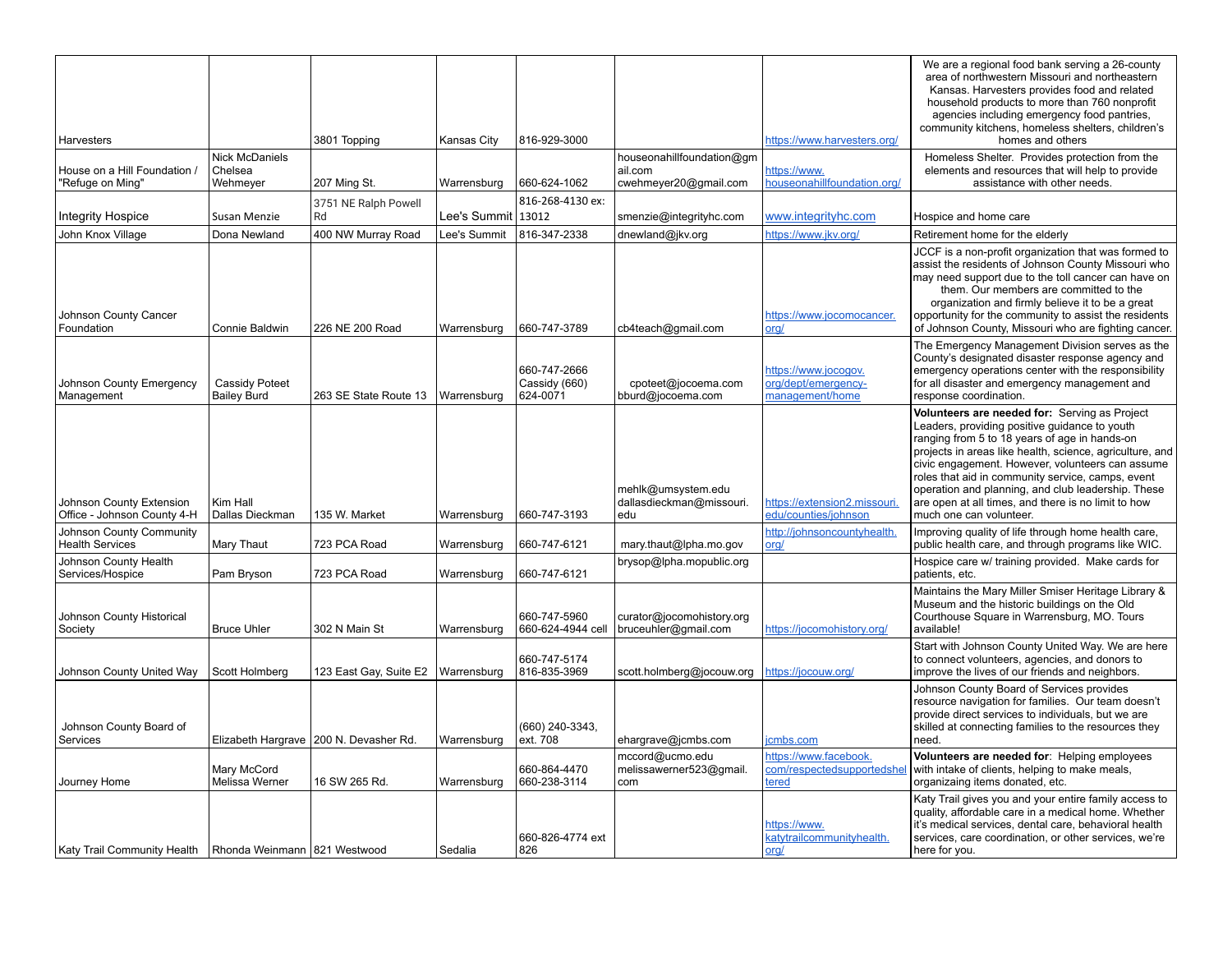| <b>KMOS-TV</b>                                    | <b>Scott Alvested</b>                                    | Wood 11                       | Warrensburg | 660-543-8922                                                | alvested@ucmo.edu                                                                          | https://www.kmos.org/                                                  | KMOS is a PBS member television station licensed<br>to the University of Central Missouri. Since 1979 we<br>have broadcast high-quality engaging, educational<br>and entertaining programs to central Missouri.<br>Volunteers needed for: costumes at events                                                                                                                                                                                                                                                                                                                                                                                         |
|---------------------------------------------------|----------------------------------------------------------|-------------------------------|-------------|-------------------------------------------------------------|--------------------------------------------------------------------------------------------|------------------------------------------------------------------------|------------------------------------------------------------------------------------------------------------------------------------------------------------------------------------------------------------------------------------------------------------------------------------------------------------------------------------------------------------------------------------------------------------------------------------------------------------------------------------------------------------------------------------------------------------------------------------------------------------------------------------------------------|
| Knob Noster State Park                            | Daniel Brigman<br>Chris Edmondson<br><b>Melissa Hall</b> | 873 SE 10                     | Knob Noster | 660-563-2463                                                | daniel.brigman@dnr.mo.gov<br>chris.edmondson@dnr.mo.<br>melissa.<br>vop<br>hall@dnr.mo.gov | https://mostateparks.<br>com/park/knob-noster-state-<br>park           | Camping, nature trails, fishing, hiking swimming,<br>conservation, etc. Park maintenance, educational<br>naturalist porgrams, cleaning park trails, species &<br>lake sampling, etc.                                                                                                                                                                                                                                                                                                                                                                                                                                                                 |
| Manna Harvest/Nehamiah<br><b>Feeding Project</b>  | Monica Fox / Dr.<br><b>Terrence Moody</b>                | 212 N. Main / P.O. Box<br>292 | Warrensburg | 660-909-2236 /<br>816-679-8568 /<br>office 660-747-<br>5608 | monica.fox74@gmail.com<br>txmoody1992@gmail.com                                            | www.mannaharvestinc.org                                                | Provide meals to the hungry and distribute food<br>throughout our communities, while educating the<br>public about the nature of hunger and poverty, as<br>well as solutions to these problems.                                                                                                                                                                                                                                                                                                                                                                                                                                                      |
| Master Gardners of Johnson<br>County              | Sharon Gobber                                            | 612 Fountain Hills            | Warrensburg | 660-864-3705                                                | gobber@embarqmail.com                                                                      | https://extension2.missouri<br>edu/counties/johnson/master<br>gardener | The Master Gardeners of Johnson County Missouri<br>are trained individuals who enjoy learning and<br>sharing their expertise with others.                                                                                                                                                                                                                                                                                                                                                                                                                                                                                                            |
| <b>Ministerial Alliance</b>                       | Joel Kurz                                                |                               | Warrensburg |                                                             | pastor@blchurch.com                                                                        |                                                                        |                                                                                                                                                                                                                                                                                                                                                                                                                                                                                                                                                                                                                                                      |
| Missouri Valley Community<br><b>Action Agency</b> |                                                          | 124 N. Holden                 | Warrensburg | 660-747-2245                                                |                                                                                            | https://www.mvcaa.net/                                                 | The programs and services MVCAA provides are<br>designed to equip those we serve to transition from<br>poverty to self reliance.                                                                                                                                                                                                                                                                                                                                                                                                                                                                                                                     |
| Missouri Veterans Home                            | Latisha Koetting                                         | 1300 Veterans Road            | Warrensburg | 660-543-5064 ext<br>227 429-4661                            | Latisha.Koetting@mvc.dps.<br>mo.gov                                                        | https://mvc.dps.mo.gov/                                                | Provide housings and services for veterans.<br>*VOLUNTEER Needs: Make cards for the veterans<br>for specific holidays like Veterans Day, Christmas<br>and Valentine's Day. On the Facebook page at<br>Missouri Veterans Home-Warensburg, we will post<br>deadlines for Veterans Day and Christmas cards.<br>*Fall Events: Virtual Run for Freedom 5K and 10K<br>and a Freedom Photo Scavenger Hunt.<br>*Submit videos for our Virtual Veterans Day and<br>Memorial Programs. Also submit videos to<br>encourage our veterans, we have the capability to<br>posting those on TV's throughout our home that our<br>veterans can see and enjoy anytime. |
| New Beginnings Women's<br>Center                  | Carol Graham                                             | 208 E. Gay St.                | Warrensburg | 660-429-3800 /<br>660-864-5977                              | cgraham@nbwburg.org                                                                        | https://www.nbwburg.org/                                               | We are a non-profit medical clinic providing<br>confidential medical services that are free of charge<br>and accurate information on all options regarding<br>unplanned pregnancy, including abortion, adoption<br>and parenting.                                                                                                                                                                                                                                                                                                                                                                                                                    |
| Old Drum & Friends Animal<br>Shelter              | Kayla Frank                                              | 102-B S Holden                | Warrensburg | 660-422-2511                                                | kayla.<br>frank@warrensburganimalre<br>scue.org                                            | https://www.warrensburg-<br>mo.com/172/Animal-Shelter                  | Animal shelter                                                                                                                                                                                                                                                                                                                                                                                                                                                                                                                                                                                                                                       |
| Open Door Benevolent<br><b>Ministries</b>         |                                                          |                               | Sedalia     |                                                             |                                                                                            | https://www.<br>opendoorservicecenter.org/                             | Food pantry, food kitchen, thrift store, and other<br>services.                                                                                                                                                                                                                                                                                                                                                                                                                                                                                                                                                                                      |
| Parents As Teachers                               | Anne Weyrauch                                            | 301 W Market                  | Warrensburg | 660-747-7424 ext.                                           | aweyrauch@warrensburgr6.<br>org                                                            | https://warrensburgr6.<br>org/for parents/parents as<br>eachers        | Parents As Teachers (PAT) is an early childhood<br>family education program to assist and support<br>families in preparing their children for success in<br>school and beyond.                                                                                                                                                                                                                                                                                                                                                                                                                                                                       |
| Paws 4 Autism                                     | <b>Terri Wible</b>                                       | PO Box 675                    | Lees Summit | 816-875-3990                                                | terri@paws4autism.org                                                                      | paws4autism.org                                                        | Paws 4 Autism trains service dogs for those<br>challenged by neurodiversity or PTSD. We also train<br>professional therapy dogs for schools, facilities,<br>counselors and therapists.                                                                                                                                                                                                                                                                                                                                                                                                                                                               |
| <b>Powell Gardens</b>                             | <b>Brent Lager</b>                                       | 1609 NW US Hwy 50             | Kingsville  | 816-697-2600 ext.<br>304                                    | volunteer@powellgardens.<br>org                                                            | https://powellgardens.org/                                             | Set on 970 acres of lush, rolling hills and windswept<br>meadows, Powell Gardens offers breathtaking<br>display gardens, interesting architecture, a nature<br>trail and a year-round calendar of special events and<br>classes for the entire family.                                                                                                                                                                                                                                                                                                                                                                                               |
| Preferred Hospice of<br>Lexington, Missouri       | Amanda Wentland   601 S. 13 Hwy                          |                               | Lexington   | P: 660-259-9161                                             | agash.<br>lex@preferredhospice.com                                                         | http://www.preferredhospice.<br>com/                                   | Volunteers are needed for companionship to<br>patients. (training is provided). Volunteers can also<br>play games, offer friendly visits and much more!                                                                                                                                                                                                                                                                                                                                                                                                                                                                                              |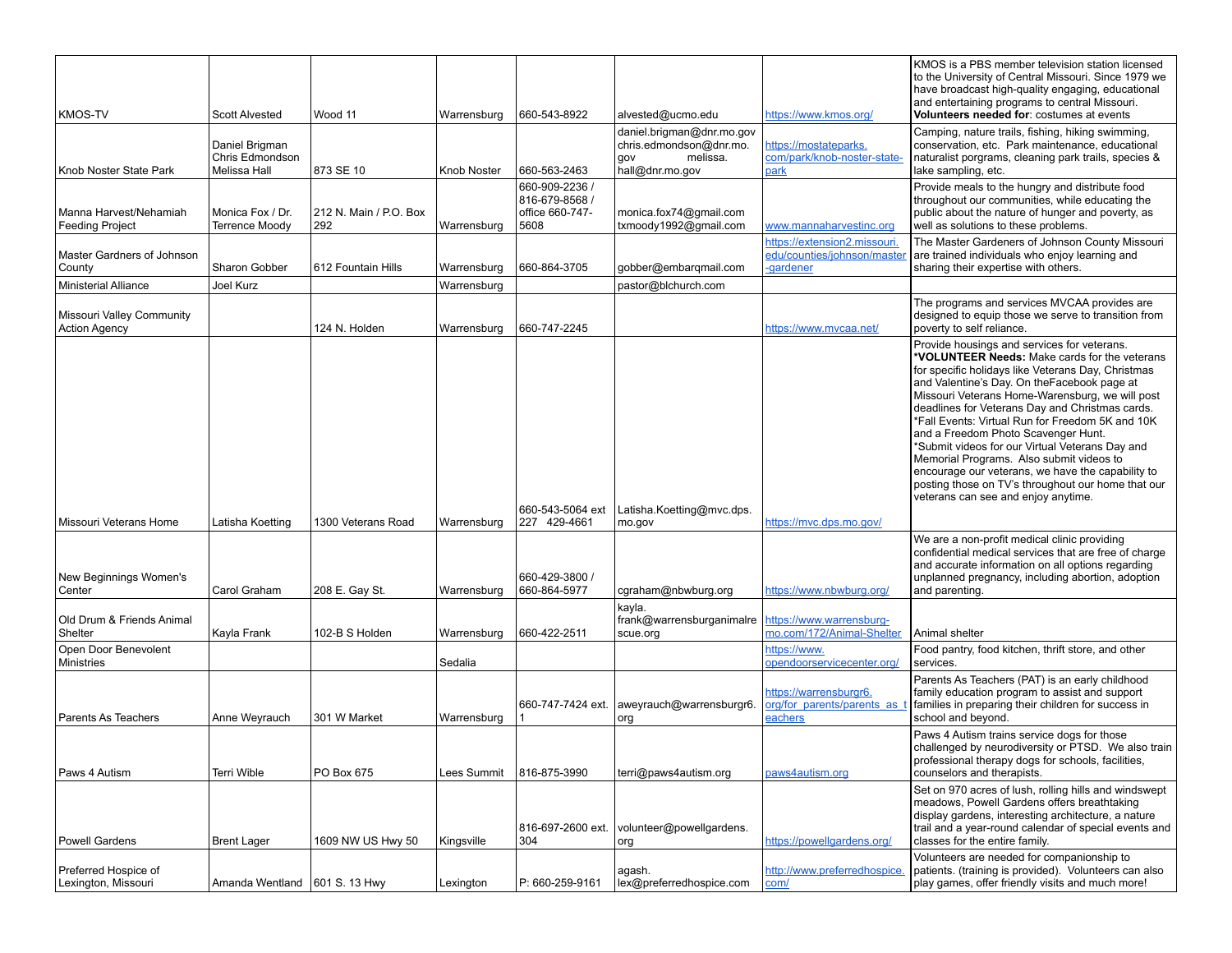| <b>Project Community Connect</b>                                                   | Liz Kostas                                                               |                                              | Warrensburg   | 660-864-9613                                  | lkostas@warrensburgr6.org                                          |                                                                                                                                   | Community event for people to come and receive<br>resources such as, medical help, grooming services,<br>food needs, etc.                                                                                                                                                                                                                                |
|------------------------------------------------------------------------------------|--------------------------------------------------------------------------|----------------------------------------------|---------------|-----------------------------------------------|--------------------------------------------------------------------|-----------------------------------------------------------------------------------------------------------------------------------|----------------------------------------------------------------------------------------------------------------------------------------------------------------------------------------------------------------------------------------------------------------------------------------------------------------------------------------------------------|
| Recovery Lighthouse & Lime                                                         |                                                                          |                                              |               |                                               |                                                                    | https://www.<br>recoverylighthouse.                                                                                               |                                                                                                                                                                                                                                                                                                                                                          |
| Tree                                                                               | Tialisa Kolb                                                             | 107 E. Culton                                | Warrensburg   | 660-429-2222                                  | tia@recoverylighthouse.org                                         | org/warrensburg                                                                                                                   | Outpatient substance abuse recovery.                                                                                                                                                                                                                                                                                                                     |
| Refuge on Ming                                                                     | Nick McDaniels                                                           | 207 Ming St.                                 | Warrensburg   | (660) 624-1062                                | houseonahillfoundation@gm<br>ail.com                               | refugeonming.org                                                                                                                  | Refuge On Ming is Warrensburg's new overnight<br>homeless shelter, operated by House On A Hill<br>Foundation. We exist to serve the unsheltered and<br>share Jesus' love with all mankind.                                                                                                                                                               |
| Retrieving Freedom (train<br>service dogs for veterans or<br>children with autism) | Alvssa Curtis<br>Emma Leach                                              | 20360 Tangle Nook<br>Road                    | Sedalia       | 660-586-2055                                  | alyssa@retrievingfreedom.<br>org<br>emma@retrievingfreedom.<br>org | https://www.<br>retrievingfreedom.<br>org/contact-us                                                                              | Our primary focuses are training dogs to serve the<br>needs of veterans and children with autism.<br>Volunteers are also needed to help at the facility by<br>cleaning, playing with the dogs, etc. Weekend<br>fostering for service dogs in training. Full time puppy<br>raising service dogs in training.                                              |
| <b>RISE Community Services</b>                                                     | Brianna (Bri)<br>Henderson,<br>Communications<br>Director                | 607 N. Ridgeview Dr.                         | Warrensburg   | 660-747-7990<br>573-286-7363                  | bhenderson@watchusrise.<br>org                                     | https://www.facebook.<br>com/RiseCommunityService                                                                                 | RISE Community Services is an organization that<br>assists those that choose to partner with our support<br>as they define the need on their journey toward their<br>perfect life.                                                                                                                                                                       |
| Sacred Heart Preschool                                                             | Lesa Carroll                                                             | 300 S. Ridgeview Dr                          | Warrensburg   | 660-747-6154                                  |                                                                    | https://www.shcatholic.com/                                                                                                       | preschool                                                                                                                                                                                                                                                                                                                                                |
| Salvation Army & Senior<br>Center / Amigos de Cristo                               | Sue Foster                                                               | 1200 E. Broadway                             | Sedalia       | 660-473-2918                                  | suefoster@att.net                                                  | https://centralusa.<br>salvationarmy.org/sedalia/                                                                                 | Thrift stores and social services.                                                                                                                                                                                                                                                                                                                       |
| <b>Salvation Army</b>                                                              | Eliza Ridenhour                                                          | 123 N. Holden                                | Warrensburg   | 660-422-4304<br>573-645-3761                  | eliza ridenhour@usc.<br>salvationarmy.org                          | https://satruck.org/                                                                                                              | Thrift stores and social services.                                                                                                                                                                                                                                                                                                                       |
| Serenity Care Hospice                                                              | Milissa Regan                                                            | 1626 East Elm                                | Harrisonville | 816-380-3912                                  | mregan@serenitycarehospic<br>e.com                                 | www. serenitycarehospice.<br>com                                                                                                  | hospice and palliative care                                                                                                                                                                                                                                                                                                                              |
| Service Year Alliance                                                              | Carrie Taylor                                                            |                                              |               |                                               | movement@serviceyear.org<br>carriemarietaylor@yahoo.<br>com        | https://serviceyear.org/                                                                                                          | An opportunity to develop real world skills through<br>service.                                                                                                                                                                                                                                                                                          |
| <b>Shiloh MIssionary Baptist</b><br>Church                                         | <b>Terrance Moody</b><br><b>Shirley Briscoe</b><br><b>Audrey Simmons</b> | 212 N. Main /<br>Warehouse 333 E. Gay<br>St. | Warrensburg   | 660-747-1171<br>660-641-4419<br>660-909-5523  | shirlbee2003@yahoo.com                                             | https://www.facebook.<br>com/smbctoday                                                                                            | Church                                                                                                                                                                                                                                                                                                                                                   |
| Show Me Christian Youth<br>Home                                                    | Emilee                                                                   | 24302 Mahin Rd.                              | LaMonte       | 660-347-5982                                  | volunteer@showmekids.org                                           | https://www.<br>showmehelpingkids.com/                                                                                            | Show-Me has provided safe, stable, loving homes<br>and families to young people struggling because of<br>circumstances in their current home environment.<br>From the guidance of professionals, each child finds<br>an individualized environment with layers of support<br>designed to help them overcome their current<br>struggles and find success. |
| <b>Special Olympics</b>                                                            | Greg Gasper /<br>Clarissa Gasper                                         |                                              |               | 660-563-1040 /<br>660-563-1522                |                                                                    | https://somo.org/                                                                                                                 | Through the power of sports, people with intellectual<br>disabilities discover new strengths and abilities, skills<br>and success.                                                                                                                                                                                                                       |
| Survival House                                                                     | Vol. Coord. -<br>Associate Dir. -<br>Kaycee Clements                     | 137 E. Culton St.                            | Warrensburg   | 660-429-1088                                  | kaycee@survivalhouse.<br>org                                       | https://www.survivalhouse<br><u>org/</u>                                                                                          | Volunteers are needed for: Personal advocay<br>accompaniment, emotional support, and safety<br>services. Computer/social media skills, marketing,<br>social work, education, hospitality, grant writing,<br>research, court advocacy, & shelter services.                                                                                                |
| <b>Teachers Warehouse</b>                                                          | Rhonda Poe /<br>Mary DeVries                                             | 607 Fountain Hills Dr                        | Warrensburg   | 660-864-3976<br>660-429-5490                  | tw64093@gmail.com                                                  | https://warrensburgr6.<br>org/our community/teacher<br>s warehouse                                                                | The warehouse provides individuals, organizations<br>and the business community with the opportunity to<br>share their resources with our students and school<br>systems.                                                                                                                                                                                |
| The Food Center                                                                    | Carrie Ewing                                                             | 137 E Culton                                 | Warrensburg   | 660-747-6188<br>Carrie cell: 660-<br>909-4994 | warrensburgfoodcenter@gm<br>ail.com                                | https://www.sekelsky.<br>com/food/index.html?<br>fbclid=IwAR3BVInEiGF-<br>kiu8v5qC-<br>JeYCmp4P2EnjLlbeKbs19Q<br>3k1pmxDvRjmASYxY | The food center provides for all those in need in the<br>community. Volunteers are needed for: Grocery<br>Recovery Program, sorting and organizing food<br>items, restocking, to be "Shoppers/Guides" during<br>COVID-19, collect client information and groceries.<br>*Group Projects are available Upon Request!                                       |
| The Tutoring Club @<br>Deerbrook                                                   | Kimberly<br>Wegleitner                                                   |                                              | Lee's Summit  |                                               | tutoringclub@deerbrook.<br>church                                  |                                                                                                                                   |                                                                                                                                                                                                                                                                                                                                                          |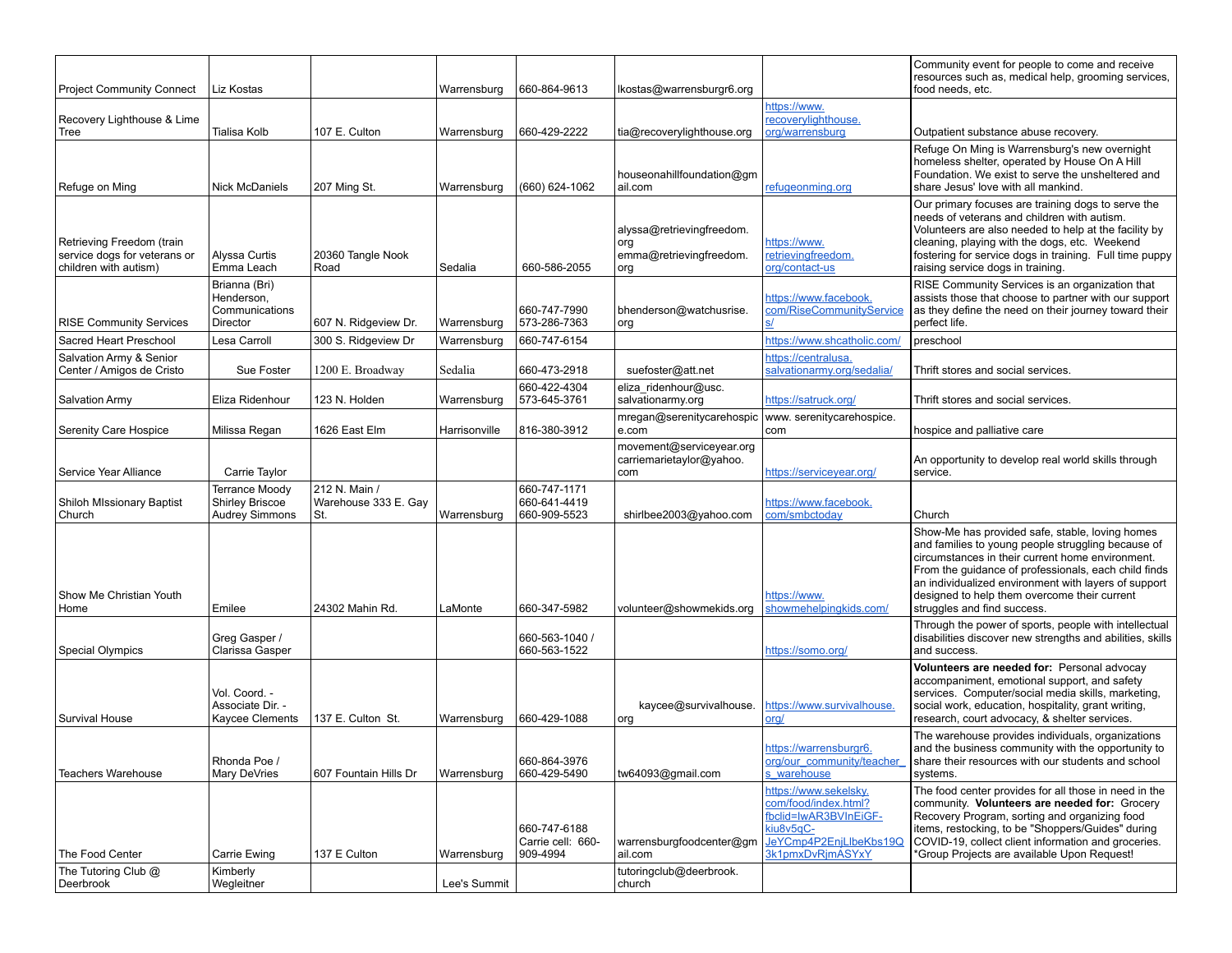| <b>Traditions Health</b>                           | Linda Turner                                                     | 220 NW R.D Mize Rd,<br>Suite 101 | <b>Blue Springs</b> | 816-988-8464<br>C 816-518-7858                     | Linda.<br>Turner@traditionshealth.<br>com                                      | https://www.traditionshealth<br>com/office-locations/blue-<br>springs                  | Our volunteers can sit with our patients and give<br>caregivers the time away they need and keep our<br>patient's company while they are there. A few of our<br>volunteers even help with yard work or simple things<br>around our patient's home. We also send volunteers<br>into nursing homes to visit with residents and play<br>games like Bingo. Playing games for an hour with<br>the residents is such a small commitment for the<br>volunteer, and that hour is the highlight of those<br>residents' day. The last kind of opportunity we offer<br>our volunteers is helping in our local office. If you<br>enjoy doing office work, volunteers can help with<br>many tasks in the office. What I like best about our<br>volunteer program is that we have so many kinds of<br>opportunities. |
|----------------------------------------------------|------------------------------------------------------------------|----------------------------------|---------------------|----------------------------------------------------|--------------------------------------------------------------------------------|----------------------------------------------------------------------------------------|--------------------------------------------------------------------------------------------------------------------------------------------------------------------------------------------------------------------------------------------------------------------------------------------------------------------------------------------------------------------------------------------------------------------------------------------------------------------------------------------------------------------------------------------------------------------------------------------------------------------------------------------------------------------------------------------------------------------------------------------------------------------------------------------------------|
|                                                    |                                                                  |                                  |                     |                                                    |                                                                                | http://www.trailslibrary.                                                              |                                                                                                                                                                                                                                                                                                                                                                                                                                                                                                                                                                                                                                                                                                                                                                                                        |
| <b>Trails Regional Library</b>                     |                                                                  | 432 North Holden St              | Warrensburg         | 660-747-1699                                       |                                                                                | org/venue/warrensburg-<br>branch/                                                      | Library                                                                                                                                                                                                                                                                                                                                                                                                                                                                                                                                                                                                                                                                                                                                                                                                |
|                                                    |                                                                  |                                  |                     |                                                    |                                                                                |                                                                                        | The Office of Sustainability strives to empower our                                                                                                                                                                                                                                                                                                                                                                                                                                                                                                                                                                                                                                                                                                                                                    |
| <b>UCM Office of Sustainability</b>                | Jeremiah Robison                                                 | SRWC / SRWC Room<br>G 192        | Warrensburg         | 660-543-417-<br>288-3888                           | brutt@ucmo.edu<br>jmrobison@ucmo.edu                                           | https://www.facebook.<br>com/UCMSustainability/                                        | campus to educate, advocate, and apply sustainable<br>actions. Volunteers are needed for: Pertle Springs<br>trail maintenance, clean up, etc.                                                                                                                                                                                                                                                                                                                                                                                                                                                                                                                                                                                                                                                          |
| <b>UCM Military &amp; Veterans</b><br>Services     | Courtney Swoboda                                                 | Union 117                        | Warrensburg         | 660-543-8989                                       | cswoboda@ucmo.edu                                                              | https://www.ucmo.<br>edu/future-students/military-<br>and-veterans-services/           | <b>UCM's Military and Veterans Success Center</b><br>provides a safe, secure and supportive environment<br>for you to transition to college life.                                                                                                                                                                                                                                                                                                                                                                                                                                                                                                                                                                                                                                                      |
| <b>UCM Thrive</b>                                  | Michael Brunkhorst LOV 1270                                      |                                  | Warrensburg         | 660-543-4260                                       | mbrunkhorst@ucmo.edu                                                           | https://www.ucmo.<br>edu/current-<br>students/student-<br>services/thrive-program/     | The THRIVE Program at the University of Central<br>Missouri expands opportunities for students with<br>disabilities so they can live a more independent life.<br>Mentors & Tutors are needed to help with<br>homework, housework, activities, etc! Various<br>days and times available.                                                                                                                                                                                                                                                                                                                                                                                                                                                                                                                |
| Village Hospice of John Knox<br>Village            | Angel Gregory                                                    | 1001 NW Chipman<br>Road, #242    | Lees Summit         | Direct: 816-347-<br>2578   Mobile:<br>816-469-9136 | agregory1@jkv.org                                                              | http://www.jkvhealthservices<br>org/hospice/                                           | Hospice and palliative care. Volunteers are<br>neeeded for: visiting patient homes, administrative<br>tasks, life journals and card making.                                                                                                                                                                                                                                                                                                                                                                                                                                                                                                                                                                                                                                                            |
| Warrensburg Animal Rescue                          | Sarah Chamberlin                                                 |                                  | Warrensburg         |                                                    | chamberlin@ucmo.edu                                                            |                                                                                        |                                                                                                                                                                                                                                                                                                                                                                                                                                                                                                                                                                                                                                                                                                                                                                                                        |
| <b>Warrensburg Arts</b><br>Commission              | <b>Allison Robbins</b><br>Sarah Chamberlin                       | 102 S. Holden                    | Warrensburg         | 406 425-0176                                       | warrensburgartscommission<br>@gmail.com<br>chamberlin@ucmo.edu                 | https://www.warrensburg-<br>mo.com/163/Arts-<br>Commission                             | Volunteers are needed for: Individual projects.<br>Upcoming community theater production and<br>fundraiser in November at the Johnson County<br>Fairgrounds. We're looking for volunteers just a few<br>hours at a time to help set up chairs and act as<br>ushers. If students are also interested in working on<br>a specific public art project, we also have<br>opportunities for people to become more involved<br>with committees and direct input on what we do.<br>https://www.facebook.com/BurgArts/                                                                                                                                                                                                                                                                                          |
|                                                    |                                                                  |                                  |                     |                                                    | warrensburgcatadvocates@<br>gmail.com                                          | https:<br>//warrensburgcatadvocates                                                    | We believe that Trap Neuter Return offers<br>Warrensburg and its homeless cats a better solution                                                                                                                                                                                                                                                                                                                                                                                                                                                                                                                                                                                                                                                                                                       |
| Warrensburg Cat Advocates                          | Sarah Bailey                                                     | 209 Broad St.                    | Warrensburg         | 660-441-5041                                       | sbailey@ucmo.edu                                                               | org/                                                                                   | that in the long term will have a profound effect.                                                                                                                                                                                                                                                                                                                                                                                                                                                                                                                                                                                                                                                                                                                                                     |
| Warrensburg Chamber of<br>Commerce                 | Suzanne Taylor<br>Rhonda Mosley<br>Rachel Schultz<br>(The Flash) | 100 S. Holden St.                | Warrensburg         | 660-747-3168                                       | staylor@warrensburg.org<br>rmosley@warrensburg.org<br>RSchultz@warrensburg.org | https://www.warrensburg.<br>org/                                                       | Networking, job resources, local events, etc.<br>Volunteers are needed for: making Welcome<br>bags, beautification, etc.                                                                                                                                                                                                                                                                                                                                                                                                                                                                                                                                                                                                                                                                               |
| Warrensburg Convention &<br><b>Visitors Bureau</b> | Marcy Bryant<br>(Laura Lockhart/<br>RE/MAX)                      | 200 S. Holden                    | Warrensburg         | 660-262-4712                                       | marcy.bryant@warrensburg-<br>lilockhart.<br>mo.com<br>wms@gmail.com            | https://www.<br>visitwarrensburg.<br>com/548/Convention-and-<br><b>Visitors-Bureau</b> | Visitor quide for Warrensburg                                                                                                                                                                                                                                                                                                                                                                                                                                                                                                                                                                                                                                                                                                                                                                          |